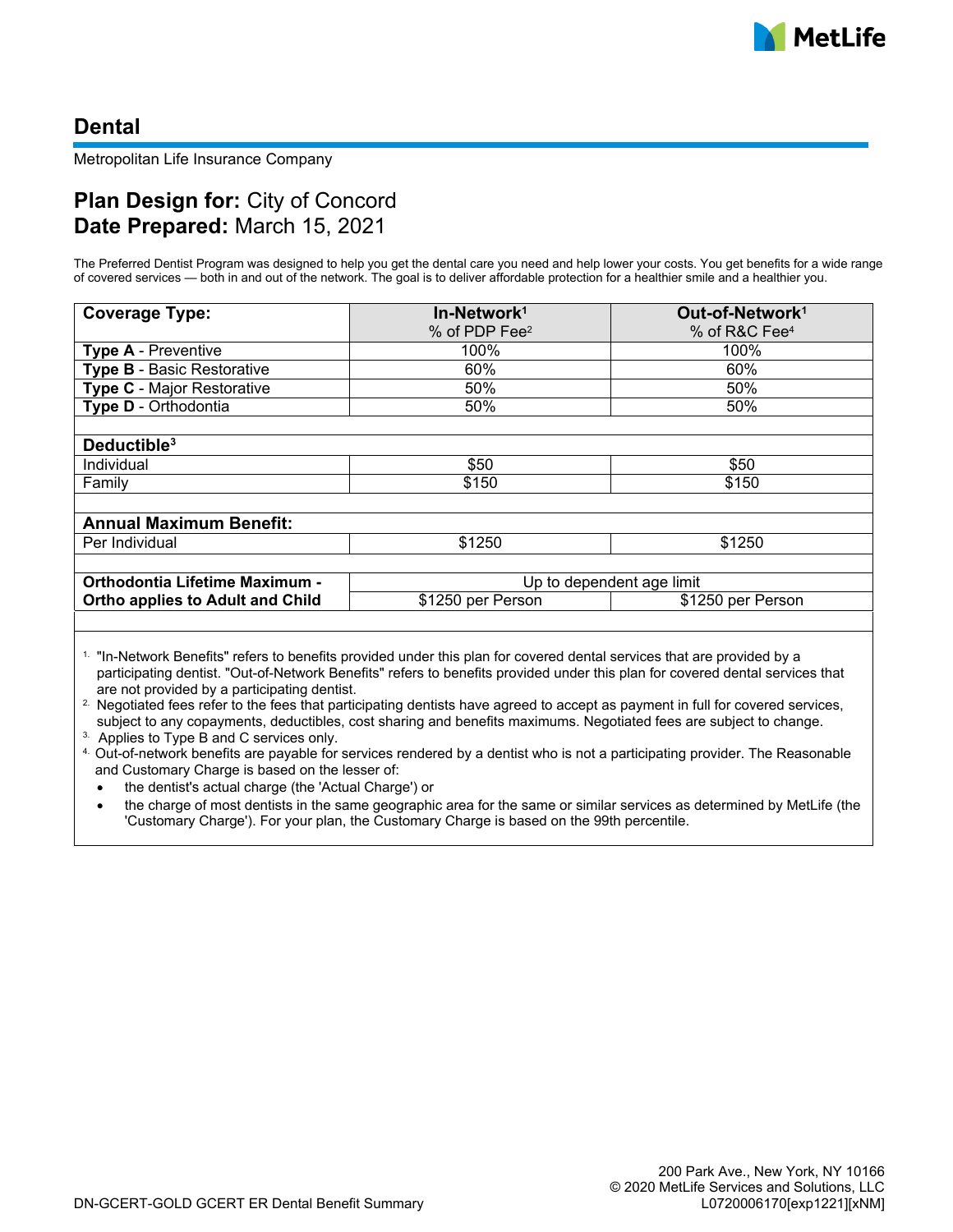## **Selected Covered Services and Frequency Limitations\***

| <b>Type A - Preventive</b>           | <b>How Many/How Often:</b>                            |
|--------------------------------------|-------------------------------------------------------|
| Oral Examinations                    | 2 in 12 months                                        |
| Full Mouth X-rays                    | 1 in 3 years                                          |
| Bitewing X-rays (Adult/Child)        | 1 in 12 months                                        |
| Prophylaxis - Cleanings              | 2 in 12 months                                        |
| <b>Topical Fluoride Applications</b> | 1 in 12 months - Children to age 19                   |
| Sealants                             | 1 in 3 years - Children to age 14                     |
| Space Maintainers                    | 1 per lifetime per tooth area - Children up to age 14 |
| <b>Periodontal Maintenance</b>       | 4 in 1 year, includes 2 cleanings                     |
|                                      |                                                       |

#### **Type B - Basic Restorative How Many/How Often:** Amalgam and Composite Fillings 1 1 in 24 months. Anterior teeth only Repairs<br>
Endodontics Root Canal 1 ner tooth per 1 per tooth per lifetime Periodontal Surgery 1 in 36 months per quadrant<br>Periodontal Scaling & Root Planing 1 in 24 months per quadrant Periodontal Scaling & Root Planing Oral Surgery (Simple Extractions) Oral Surgery (Surgical Extractions) Other Oral Surgery Emergency Palliative Treatment General Anesthesia

| <b>Type C - Major Restorative</b> | <b>How Many/How Often:</b>                                |
|-----------------------------------|-----------------------------------------------------------|
| Crowns/Inlays/Onlays              | 1 per tooth in 5 years                                    |
| <b>Prefabricated Crowns</b>       | 1 per tooth in 5 years                                    |
| <b>Bridges</b>                    | 1 in 5 years                                              |
| Dentures                          | 1 in 5 years                                              |
| Consultations                     | 2 in 12 months                                            |
| <b>Implant Services</b>           | 1 service per tooth in 60 months - 1 repair per 60 months |

#### **Type D – Orthodontia**

- · Adult and Child Coverage. Dependent children up to age 26. Age limitations may vary by state. Please see your Plan description for complete details. In the event of a conflict with this summary, the terms of the certificate will govern.
- · All dental procedures performed in connection with orthodontic treatment are payable as Orthodontia.
- · Benefits for the initial placement will not exceed 20% of the Lifetime Maximum Benefit Amount for Orthodontia. Periodic follow-up visits will be payable on a monthly basis during the scheduled course of the orthodontic treatment. Allowable expenses for the initial placement, periodic follow-up visits and procedures performed in connection with the orthodontic treatment, are all subject to the Orthodontia coinsurance level and Lifetime Maximum Benefit Amount as defined in the Plan Summary.
- · Orthodontic benefits end at cancellation of coverage

**\*Alternate Benefits:** Where two or more professionally acceptable dental treatments for a dental condition exist, reimbursement is based on the least costly treatment alternative. If you and your dentist have agreed on a treatment that is more costly than the treatment upon which the plan benefit is based, you will be responsible for any additional payment responsibility. To avoid any misunderstandings, we suggest you discuss treatment options with your dentist before services are rendered, and obtain a pretreatment estimate of benefits prior to receiving certain high cost services such as crowns, bridges or dentures. You and your dentist will each receive an Explanation of Benefits (EOB) outlining the services provided, your plan's reimbursement for those services, and your out-of-pocket expense. Actual payments may vary from the pretreatment estimate depending upon annual maximums, plan frequency limits, deductibles and other limits applicable at time of payment.

The service categories and plan limitations shown above represent an overview of your Plan of Benefits. This document presents many services within each category, but is not a complete description of the Plan. Please see your Plan description/Insurance certificate for complete details. In the event of a conflict with this summary, the terms of your insurance certificate will govern.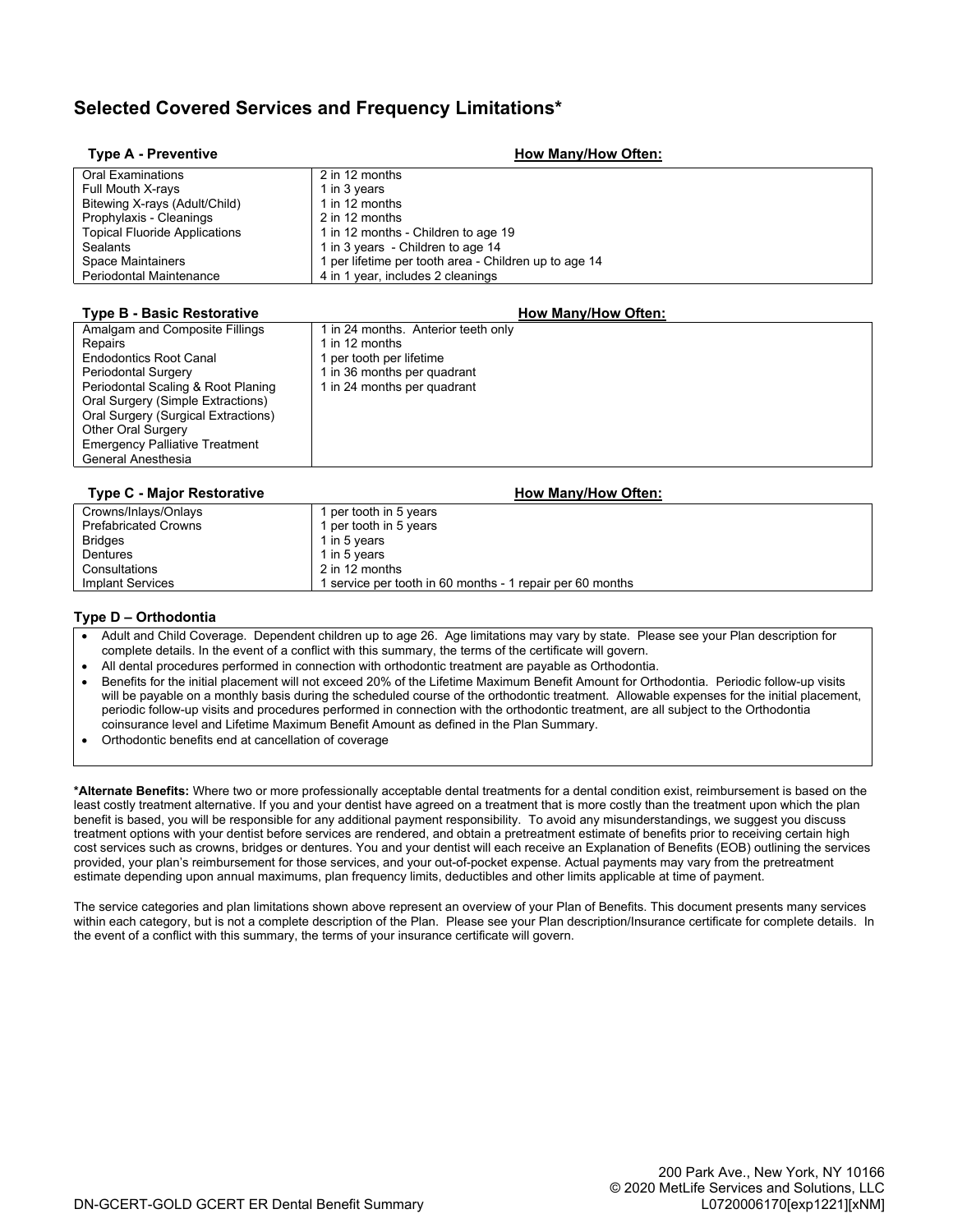## **We will not pay Dental Insurance benefits for charges incurred for:**

- 1. Services which are not Dentally Necessary, those which do not meet generally accepted standards of care for treating the particular dental condition, or which We deem experimental in nature;
- 2. Services for which You would not be required to pay in the absence of Dental Insurance;
- 3. Services or supplies received by You or Your Dependent before the Dental Insurance starts for that person;
- 4. Services which are primarily cosmetic (For residents of Texas, see notice page section in your certificate).
- 5. Services which are neither performed nor prescribed by a Dentist except for those services of a licensed dental hygienist which are supervised and billed by a Dentist and which are for:
	- scaling and polishing of teeth; or
	- · fluoride treatments.

### **For NY Sitused Groups, this exclusion does not apply.**

- 6. Services or appliances which restore or alter occlusion or vertical dimension.
- 7. Restoration of tooth structure damaged by attrition, abrasion or erosion.
- 8. Restorations or appliances used for the purpose of periodontal splinting.
- 9. Counseling or instruction about oral hygiene, plaque control, nutrition and tobacco.
- 10. Personal supplies or devices including, but not limited to: water piks, toothbrushes, or dental floss.
- 11. Decoration, personalization or inscription of any tooth, device, appliance, crown or other dental work.
- 12. Missed appointments.
- 13. Services
	- · covered under any workers' compensation or occupational disease law;
	- · covered under any employer liability law;
	- for which the employer of the person receiving such services is not required to pay; or
	- · received at a facility maintained by the Employer, labor union, mutual benefit association, or VA hospital. **For North Carolina and Virginia Sitused Groups, this exclusion does not apply.**

## 14. Services paid under any worker's compensation, occupational disease or employer liability law as follows:

- for persons who are covered in North Carolina for the treatment of an Occupational Injury or Sickness which are paid under the North Carolina Workers' Compensation Act only to the extent such services are the liability of the employee, employer or workers' compensation insurance carrier according to a final adjudication under the North Carolina Workers' Compensation Act or an order of the North Carolina Industrial Commission approving a settlement agreement under the North Carolina Workers' compensation Act;
- · or for persons who are not covered in North Carolina, services paid or payable under any workers compensation or occupational disease law.
- **This exclusion only applies for North Carolina Sitused Groups.**

### 15. Services:

- for which the employer of the person receiving such services is required to pay; or
- · received at a facility maintained by the Employer, labor union, mutual benefit association, or VA hospital. **This exclusion only applies for North Carolina Sitused Groups.**
- 16. Services covered under any workers' compensation, occupational disease or employer liability law for which the employee/or Dependent received benefits under that law.
	- **This exclusion only applies for Virginia Sitused Groups.**
- 17. Services:
	- · for which the employer of the person receiving such services is not required to pay; or
	- received at a facility maintained by the policyholder, labor union, mutual benefit association, or VA hospital. **This exclusion only applies for Virginia Sitused Groups.**
- 18. Services covered under other coverage provided by the Employer.
- 19. Temporary or provisional restorations.
- 20. Temporary or provisional appliances.
- 21. Prescription drugs.
- 22. Services for which the submitted documentation indicates a poor prognosis.
- 23. The following when charged by the Dentist on a separate basis:
	- claim form completion;
	- infection control such as gloves, masks, and sterilization of supplies; or
	- · local anesthesia, non-intravenous conscious sedation or analgesia such as nitrous oxide.
- 24. Dental services arising out of accidental injury to the teeth and supporting structures, except for injuries to the teeth due to chewing or biting of food.

### **For NY Sitused Groups, this exclusion does not apply.**

- 25. Caries susceptibility tests.
- 26. Initial installation of a fixed and permanent Denture to replace one or more natural teeth which were missing before such person was insured for Dental Insurance, except for congenitally missing natural teeth.
- 27. Other fixed Denture prosthetic services not described elsewhere in this certificate.
- 28. Precision attachments, except when the precision attachment is related to implant prosthetics.
- 29. Initial installation or replacement of a full or removable Denture to replace one or more natural teeth which were missing before such person was insured for Dental Insurance, except for congenitally missing natural teeth.
- 30. Addition of teeth to a partial removable Denture to replace one or more natural teeth which were missing before such person was insured for Dental Insurance, except for congenitally missing natural teeth.
- 31. Adjustment of a Denture made within 6 months after installation by the same Dentist who installed it.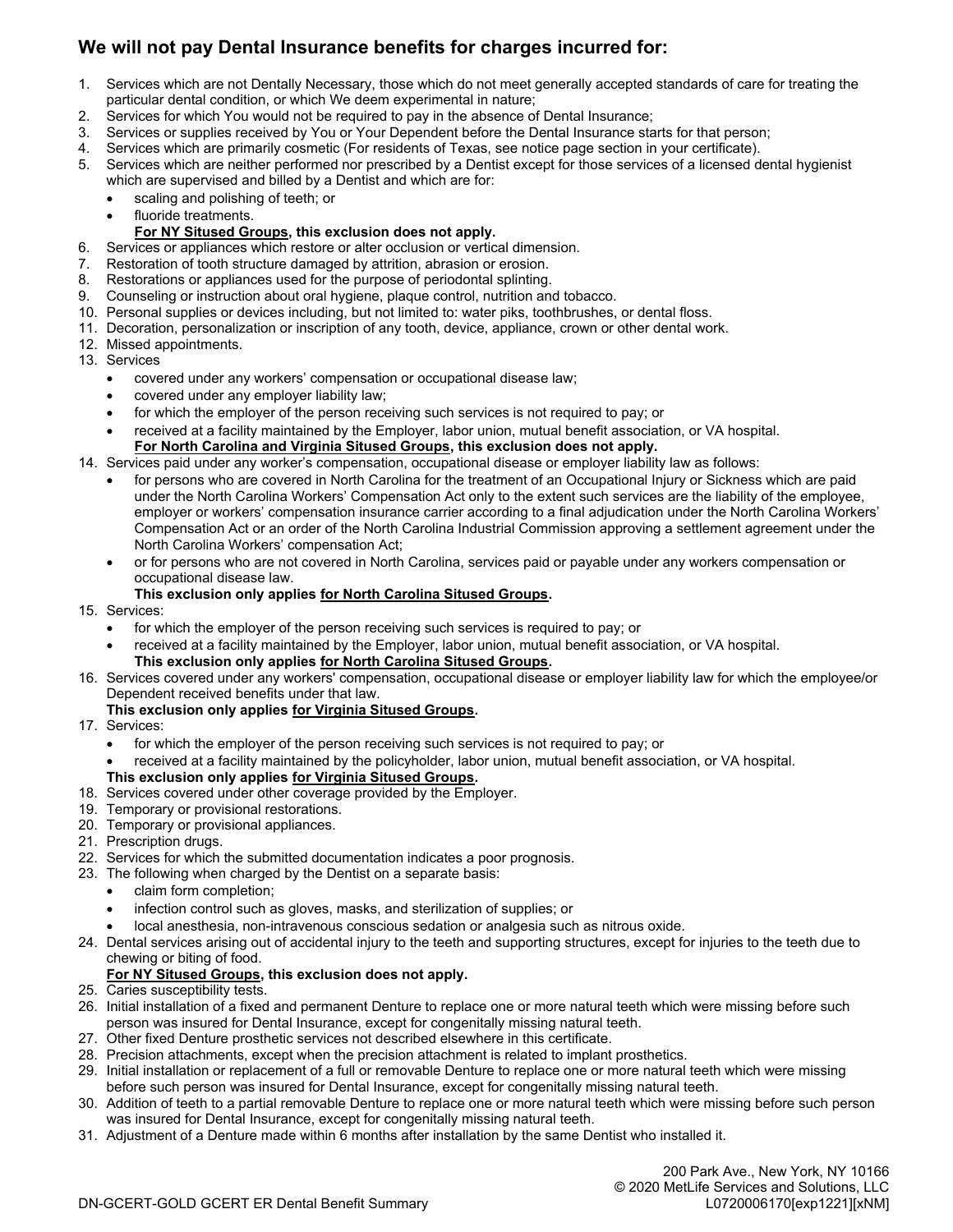- 32. Implants to replace one or more natural teeth which were missing before such person was insured for Dental Insurance, except for congenitally missing natural teeth.
- 33. Implants supported prosthetics to replace one or more natural teeth which were missing before such person was insured for Dental Insurance, except for congenitally missing natural teeth.
- 34. Fixed and removable appliances for correction of harmful habits.<sup>1</sup>
- 35. Appliances or treatment for bruxism (grinding teeth), including but not limited to occlusal guards and night guards.<sup>1</sup>
- 36. Diagnosis and treatment of temporomandibular joint (TMJ) disorders. This exclusion does not apply to residents of Minnesota.<sup>1</sup> 37. Repair or replacement of an orthodontic device.<sup>1</sup>
- 38. Duplicate prosthetic devices or appliances.
- 39. Replacement of a lost or stolen appliance, Cast Restoration, or Denture.
- 40. Intra and extraoral photographic images.
- 41. Services or supplies furnished as a result of a referral prohibited by Section 1-302 of the Maryland Health Occupations Article. A prohibited referral is one in which a Health Care Practitioner refers You to a Health Care Entity in which the Health Care Practitioner or Health Care Practitioner's immediate family or both own a Beneficial Interest or have a Compensation Agreement. For the purposes of this exclusion, the terms "Referral", "Health Care Practitioner", "Health Care Entity", "Beneficial Interest" and Compensation Agreement have the same meaning as provided in Section 1-301 of the Maryland Health Occupations Article.

### **This exclusion only applies for Maryland Sitused Groups**

<sup>1</sup>Some of these exclusions may not apply. Please see your Certificate of Insurance.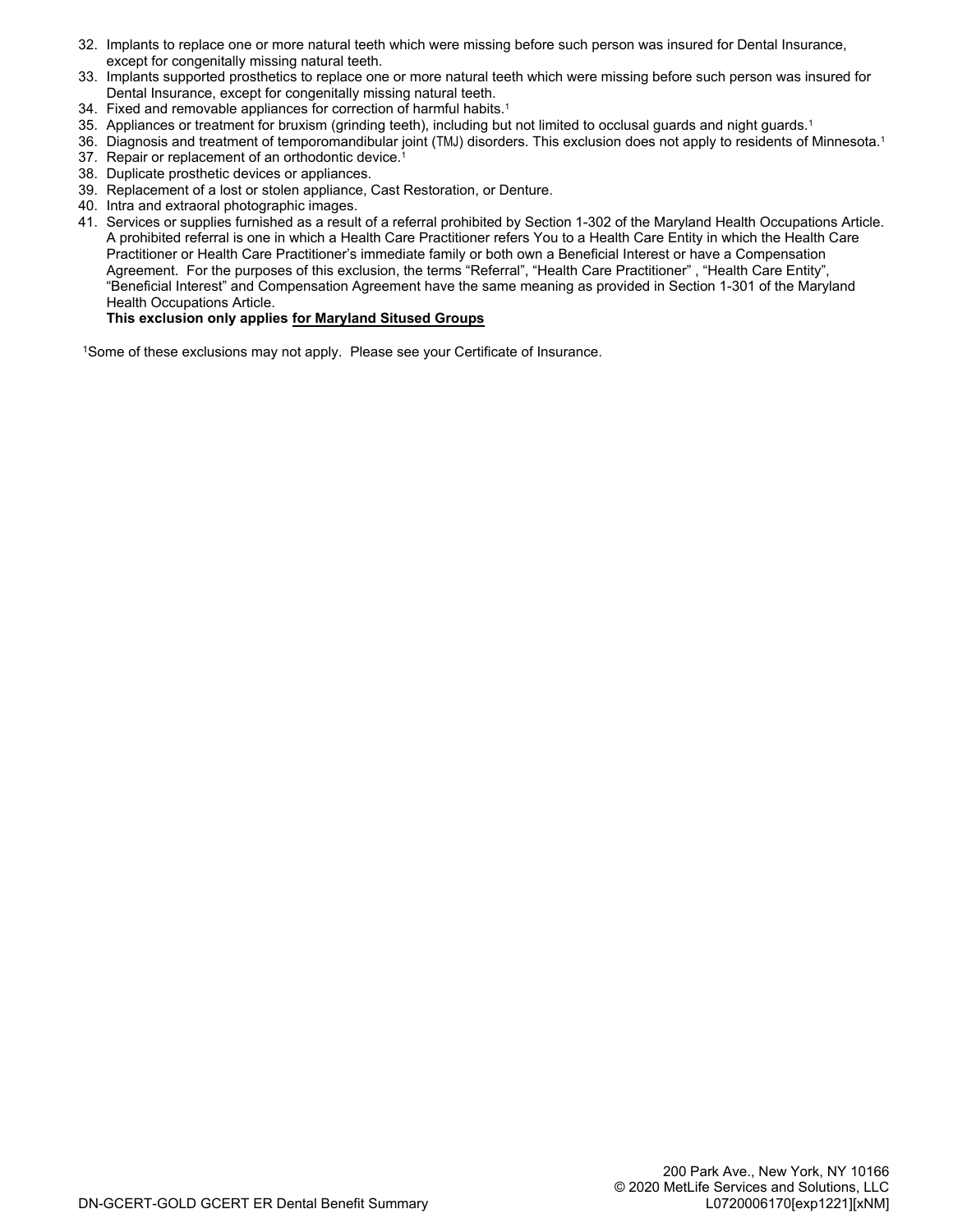## **Common Questions … Important Answers**

#### **Who is a participating dentist?**

A participating, or network, dentist is a general dentist or specialist who has agreed to accept negotiated fees as payment in full for covered services provided to plan members, subject to any deductibles, copayments, cost sharing and benefit maximums. Negotiated fees typically range from 30-45% below the average fees charged in a dentist's community for the same or substantially similar services.\*

In addition to the standard MetLife network, your employer may provide you with access to a select network of dental providers that may be unique to your employer's dental program. When visiting these providers, you may receive a better benefit, have lower out-of-pocket costs and/or have access to care at facilities at your worksite. Please sign into MyBenefits for more details.

\* Based on internal analysis by MetLife. Negotiated fees refer to the fees that participating dentists have agreed to accept as payment in full for covered services, subject to any copayments, deductibles, cost sharing and benefits maximums. Negotiated fees are subject to change. Savings from enrolling in a dental benefits plan will depend on various factors, including the cost of the plan, how often members visit a dentist and the cost of services rendered. Negotiated fees are subject to change.

#### **How do I find a participating dentist?**

There are thousands of general dentists and specialists to choose from nationwide --so you are sure to find one that meets your needs. You can receive a list of these participating dentists online at www.metlife.com/dental or call 1-800-275-4638 to have a list faxed or mailed to you.

#### **What services are covered by my plan?**

Please see your Certificate of Insurance for a list of covered services.

#### **May I choose a non-participating dentist?**

Yes. You are always free to select the dentist of your choice. However, if you choose a non-participating (out-of-network) dentist, your out-of-pocket costs may be greater than your out-of-pocket costs when visiting an in-network dentist.

#### **Can my dentist apply for participation in the network?**

Yes. If your current dentist does not participate in the network and you would like to encourage him or her to apply, ask your dentist to visit www.metdental.com, or call 1-866-PDP-NTWK for an application.\* The website and phone number are for use by dental professionals only.

\* Due to contractual requirements, MetLife is prevented from soliciting certain providers.

#### **How are claims processed?**

Dentists may submit your claims for you which means you have little or no paperwork. You can track your claims online and even receive email alerts when a claim has been processed. If you need a claim form, visit www.metlife.com/dental or request one by calling 1-800-275-4638.

### **Can I get an estimate of what my out-of-pocket expenses will be before receiving a service?**

Yes. You can ask for a pretreatment estimate. Your general dentist or specialist usually sends MetLife a plan for your care and requests an estimate of benefits. The estimate helps you prepare for the cost of dental services. We recommend that you request a pre-treatment estimate for services in excess of \$300. Simply have your dentist submit a request online at www.metdental.com or call 1-877-MET-DDS9. You and your dentist will receive a benefit estimate for most procedures while you are still in the office. Actual payments may vary depending upon plan maximums, deductibles, frequency limits and other conditions at time of payment.

### **Can MetLife help me find a dentist outside of the U.S. if I am traveling?**

Yes. Through international dental travel assistance services\* you can obtain a referral to a local dentist by calling +1-312-356-5970 (collect) when outside the U.S. to receive immediate care until you can see your dentist. Coverage will be considered under your out-of-network benefits.\*\* Please remember to hold on to all receipts to submit a dental claim.

\*International Dental Travel Assistance services are administered by AXA Assistance USA, Inc. (AXA Assistance). AXA Assistance provides dental referral services only. AXA Assistance is not<br>affiliated with MetLife and any

### **How does MetLife coordinate benefits with other insurance plans?**

Coordination of benefits provisions in dental benefits plans are a set of rules that are followed when a patient is covered by more than one dental benefits plan. These rules determine the order in which the plans will pay benefits. If the MetLife dental benefit plan is primary, MetLife will pay the full amount of benefits that would normally be available under the plan. If the MetLife dental benefit plan is secondary, most coordination of benefits provisions require MetLife to determine benefits after benefits have been determined under the primary plan. The amount of benefits payable by MetLife may be reduced due to the benefits paid under the primary plan.

**Do I need an ID card?**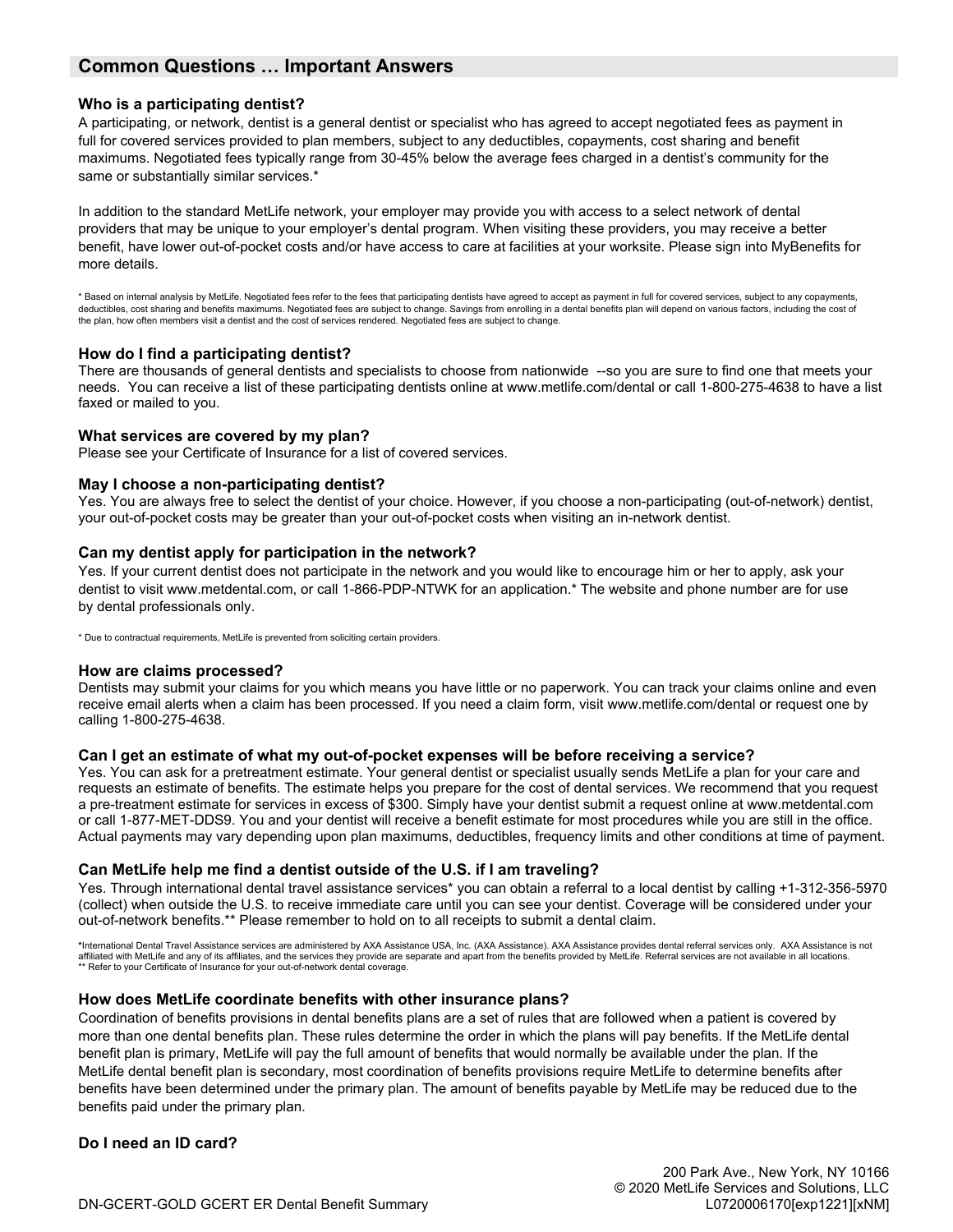No, You do not need to present an ID card to confirm that you are eligible. You should notify your dentist that you are enrolled in a MetLife Dental Plan. Your dentist can easily verify information about your coverage through a toll-free automated Computer Voice Response system.

#### **Do my dependents have to visit the same dentist that I select?**

No. You and your dependents each have the freedom to choose any dentist.